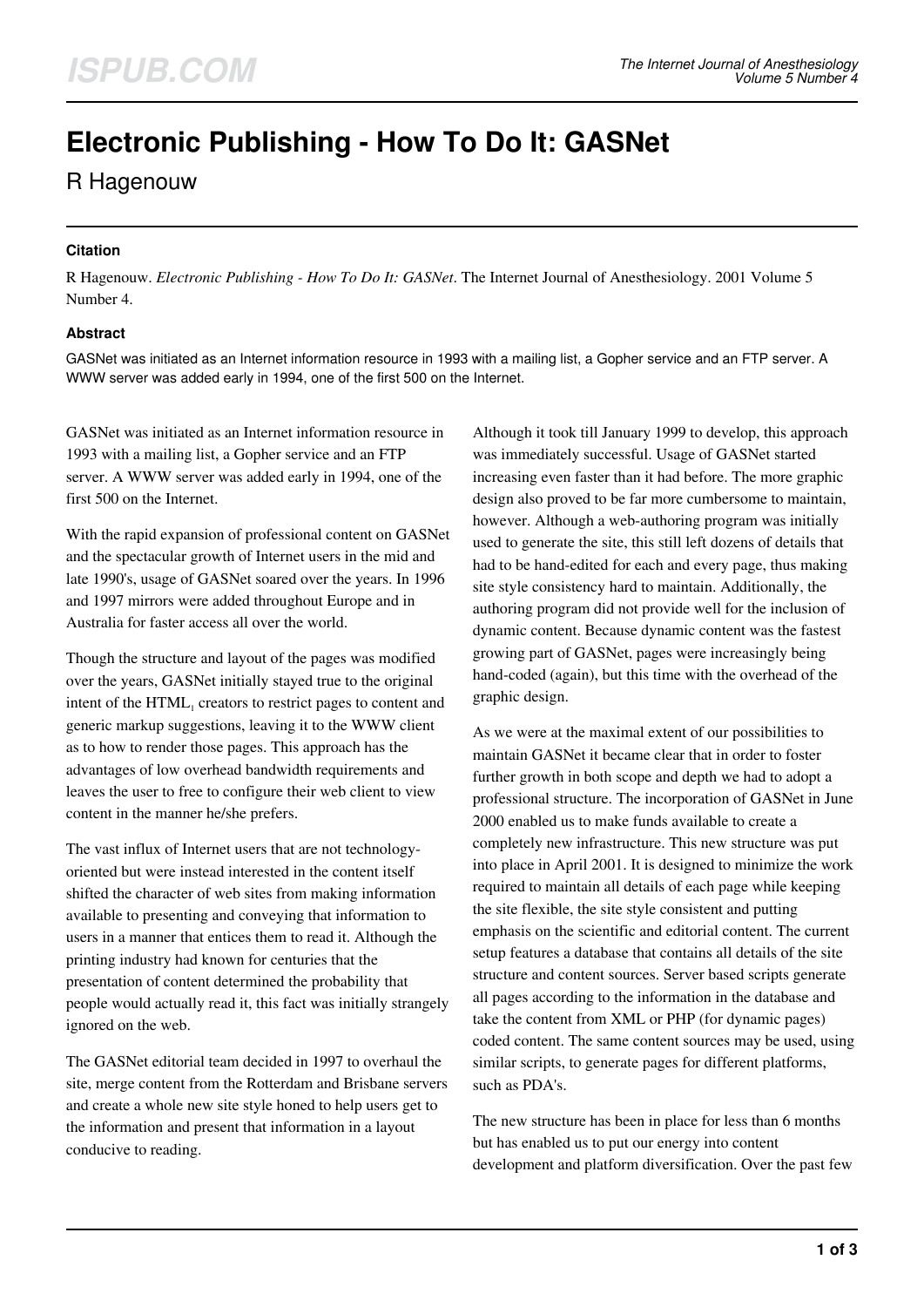months, several micro-sites with academic content have been added, with more in various stages of development.

This review was presented as lecture during the Annual Meeting of the Society for Computers in Anesthesia (SCIA) in October 2001 in Mobile – Alabama.

#### **References**

1. HyperText Markup Language, the language used to describe web pages. http://www.w3.org/MarkUp/